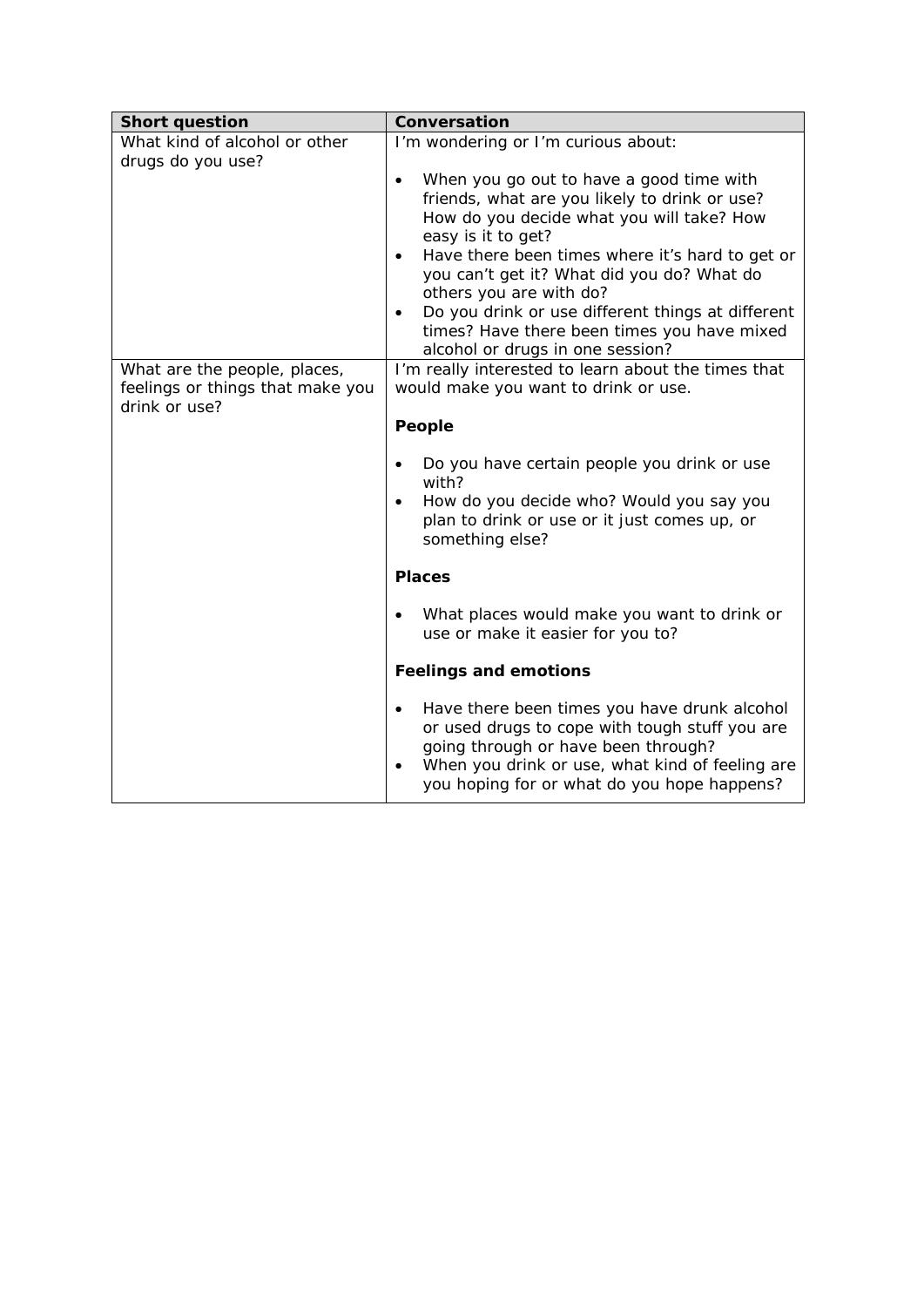| <b>Short question</b>                                 | Conversation                                                                                                                                                                                                                                                                                                                                                                                                                                                                                                                                                                                                                                                                                                                                                                                                                                                                                                                                                                                                                                                                                  |
|-------------------------------------------------------|-----------------------------------------------------------------------------------------------------------------------------------------------------------------------------------------------------------------------------------------------------------------------------------------------------------------------------------------------------------------------------------------------------------------------------------------------------------------------------------------------------------------------------------------------------------------------------------------------------------------------------------------------------------------------------------------------------------------------------------------------------------------------------------------------------------------------------------------------------------------------------------------------------------------------------------------------------------------------------------------------------------------------------------------------------------------------------------------------|
| When has it become a problem<br>or made you unsafe?   | Sometimes when people drink or use drugs<br>they are taken advantage of or find themselves<br>in unsafe situations. Can you relate to that?<br>I'm wondering if this has ever happened to<br>$\bullet$<br>you, or have you seen it happen to someone or<br>heard about it?<br>I'm curious what your thoughts are on keeping<br>$\bullet$<br>safe.<br>Tell me about times when you may have felt<br>$\bullet$<br>unsafe or worried when drinking or using.<br>I am curious to know if you have ever felt<br>$\bullet$<br>worried but not able to speak up at the time.<br>Have you ever woken up, come down and<br>$\bullet$<br>regretted something that has happened?<br>On a scale of 0 to 10, with 0 being completely<br>$\bullet$<br>unsafe and 10 being completely safe, how safe<br>do you generally feel when you drink or use?<br>Tell me more about that.<br>On a scale of 0 to 10, what is the least safe<br>$\bullet$<br>you have ever felt when drinking or using?<br>Why?<br>Has anyone ever talked with you before about<br>your safety or things to think about or plan<br>for? |
| What are the good and not so<br>good things about it? | I'm really interested to know more about the<br>things you like about drinking or using.<br><b>Good things</b><br>What are the good things about using?<br>What do you like about the effects?<br>What would you miss if you weren't using?<br>Not so good things<br>What are the less good things about using?<br>What are the things you wouldn't miss if you<br>stopped using?<br>Do you have any concerns about your<br>٠<br>substance use?<br>Do these things worry you? What worries you<br>the most?<br>If you could wake up tomorrow and things<br>$\bullet$<br>about your alcohol or drug use could be better,<br>what would be different?<br>What would others notice was different? How<br>would you feel inside?<br>How would you be spending your time?<br>٠                                                                                                                                                                                                                                                                                                                     |